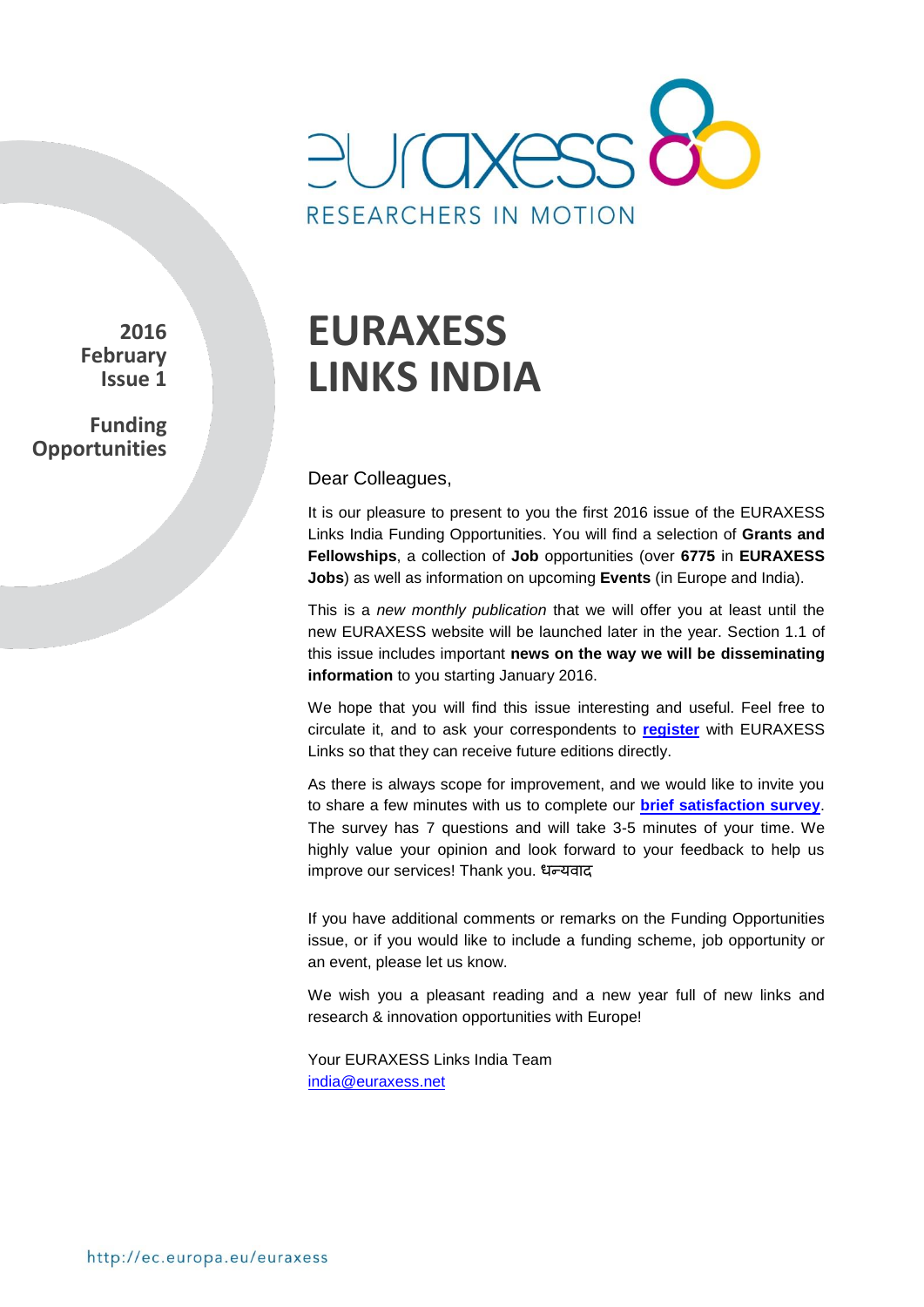# **Contents**

| 1              |                                                                                                                                         |  |  |  |
|----------------|-----------------------------------------------------------------------------------------------------------------------------------------|--|--|--|
| 1.1            |                                                                                                                                         |  |  |  |
| 1.2            | EURAXESS Survey: share your views on EURAXESS Links4                                                                                    |  |  |  |
| $\overline{2}$ |                                                                                                                                         |  |  |  |
| 2.1            |                                                                                                                                         |  |  |  |
| 2.2            | Marie Skłodowska Curie Research and Innovation Staff                                                                                    |  |  |  |
| 2.3            |                                                                                                                                         |  |  |  |
| 2.4            | Ikerbasque Research Fellows I 15 positions 5                                                                                            |  |  |  |
| 2.5            |                                                                                                                                         |  |  |  |
| 2.6            |                                                                                                                                         |  |  |  |
| 2.7            | Infect-ERA I 4th multilateral call for research projects                                                                                |  |  |  |
| 2.8            | Indo-French: Joint Expression of Interest (JEOI) on Digital                                                                             |  |  |  |
| 2.9            | India-UK collaborative industrial research and development                                                                              |  |  |  |
| 2.10           | 3rd Indo-Spanish Call for Technological Co-operation in ICT<br>(Electronic System Design & Manufacturing (ESDM), Smart Cities, Clean    |  |  |  |
| 2.11           | Indo German Partnerships in Higher Education  8                                                                                         |  |  |  |
| 2.12           | Germany: PhD applications in Economic Sociology and Political<br>Economy at the Max Planck Institute for the Study of Societies and the |  |  |  |
| 2.13           | Germany: Fellowships for young climate experts<br>9                                                                                     |  |  |  |
| 2.14           | France: Post-doctoral research visits at Inria  9                                                                                       |  |  |  |
| 2.15           | France-Germany: Doctoral Fellowship at the Max Planck-                                                                                  |  |  |  |
| 2.16           | UK: aprox. 100 Leverhulme Early Carrer Fellowships 10                                                                                   |  |  |  |
| 2.17           | UK: Leverhulme Trust Visiting Professorships  10                                                                                        |  |  |  |
| 2.18           | Estonia: Archimedes Foundation supports short-term study and<br>research activities of PhD students visiting Estonian universities10    |  |  |  |
| 2.19           |                                                                                                                                         |  |  |  |
| 2.20           | France: PRESTIGE Postdoc programme (incoming, outgoing,                                                                                 |  |  |  |
| 2.21           | Postdoctoral Fellowships on Biology<br>15<br>France:<br>and                                                                             |  |  |  |

EURAXESS Links India Newsletter is a monthly electronic newsletter, edited by EURAXESS Links India, which provides information of specific interest to European and non-European researchers in India who are interested in the European research landscape and conducting research in Europe or with European partners.

The information contained in this publication is intended for personal use only. It should not be taken in any way to reflect the views of the European Commission nor of the Delegation of the European Union to India.

Please email to [india@euraxess.net](mailto:india@euraxess.net) for any comments on this newsletter, contributions you would like to make, if you think any other colleagues would be interested in receiving this newsletter, or if you wish to

Editors: Ainhitze Bizkarralegorra Bravo, EURAXESS Links India, Country Representative and Santosh Bothe, Support **Officer** 

unsubscribe.

February 2016 | Funding Opportunities| **Page 2 of 18**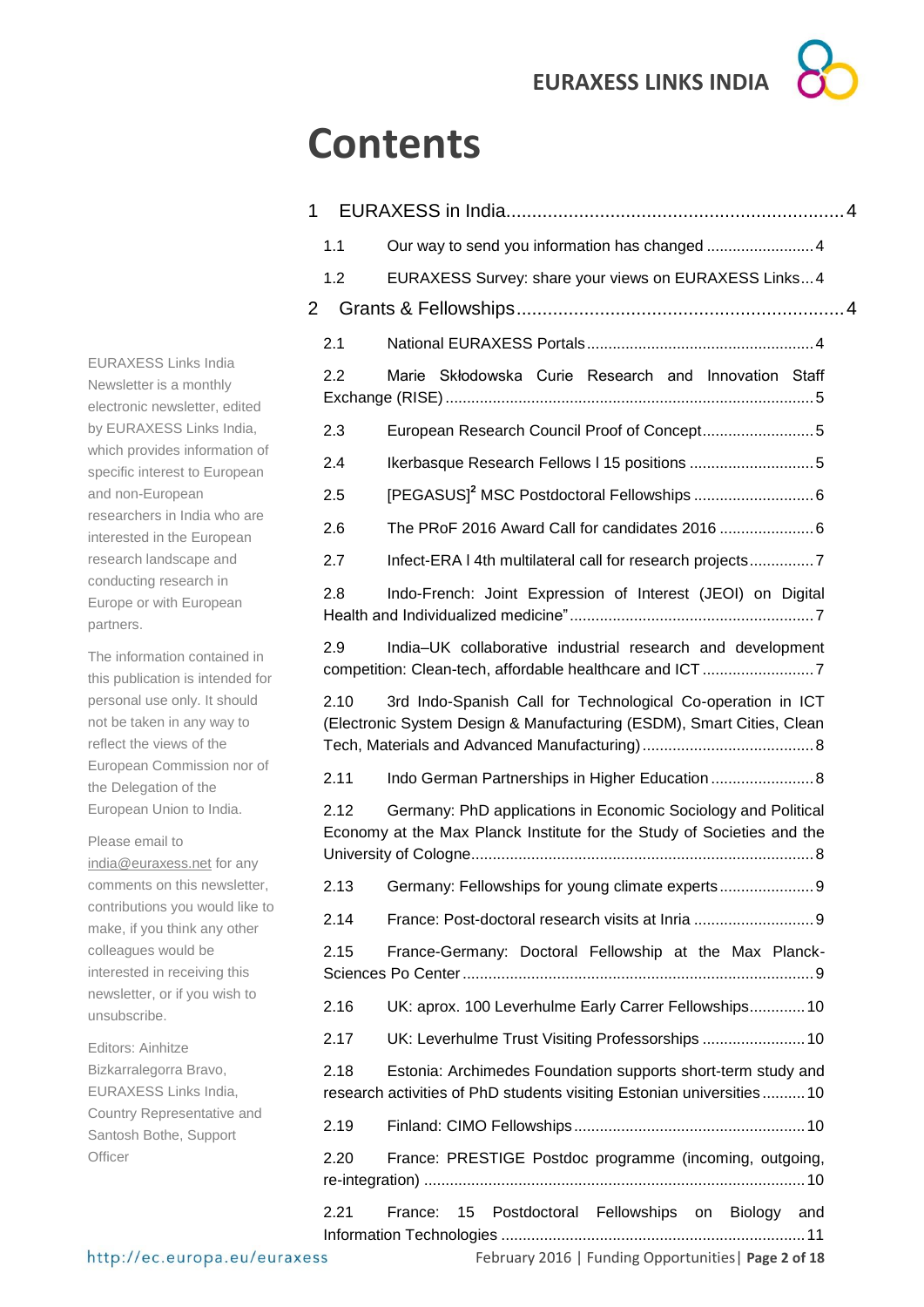|   |                 | <b>EURAXESS LINKS INDIA</b>                                                                                                  |  |
|---|-----------------|------------------------------------------------------------------------------------------------------------------------------|--|
|   | 2.22            | France: Post-doctoral research visits at the French Institute for<br>Research in Computer Science and Automation (INRIA)  11 |  |
|   | 2.23            | Germany: 4 Early Career research fellowships at the University                                                               |  |
|   | 2.24            | Germany: Incoming Emmy Noether Programme.  11                                                                                |  |
|   | 2.25            | Germany: Gerda Henkel Foundation post-doctoral Scholarship<br>11                                                             |  |
|   | 2.26            | Germany: DAAD Reintegration of German scientists 11                                                                          |  |
|   | 2.27            | Germany: DLR-DAAD Research Incoming Fellowships in the<br>fields of Space, Aeronautics, Energy and Transportation Research12 |  |
|   | 2.28            | Germany: Humboldt INCOMING Fellowships for researchers at                                                                    |  |
|   | 2.29            | Greece: Onassis Foundation Fellowships for incoming                                                                          |  |
|   | 2.30            | Netherlands: NWO Visitor's Travel Grant for foreign senior                                                                   |  |
|   | 2.31            | Norway: The Research Council of Norway: Personal Visiting                                                                    |  |
|   | 2.32<br>holders | Portugal: Grants for Sabbatical Leave (outgoing) for PhD<br>-13                                                              |  |
|   | 2.33            | Turkey: TÜBITAK Fellowships for Visiting Scientists and                                                                      |  |
|   | 2.34            | UK: Imperial College PhD scholarship programme 2016-2017<br>13                                                               |  |
|   | 2.35            | UK (univ. of Nottingham): Vice-Chancellor's full tuition fee                                                                 |  |
|   | 2.36            |                                                                                                                              |  |
|   | 2.37            |                                                                                                                              |  |
| 5 |                 |                                                                                                                              |  |
|   | 5.1             | EURAXESS Portal and EURAXESS Jobs  15                                                                                        |  |
|   | 5.2             |                                                                                                                              |  |
|   | 5.2.1           |                                                                                                                              |  |
|   | 5.2.2           | Jobs Portals in Member States and Associated Countries16                                                                     |  |
|   | 5.3             | Horizon 2020: Call of expression of interest for experts 16                                                                  |  |
|   | 5.4             |                                                                                                                              |  |
|   | 5.5             | Join us on LinkedIn: linkedin.euraxess.org 16                                                                                |  |
|   | 5.6             |                                                                                                                              |  |
|   | 5.7             |                                                                                                                              |  |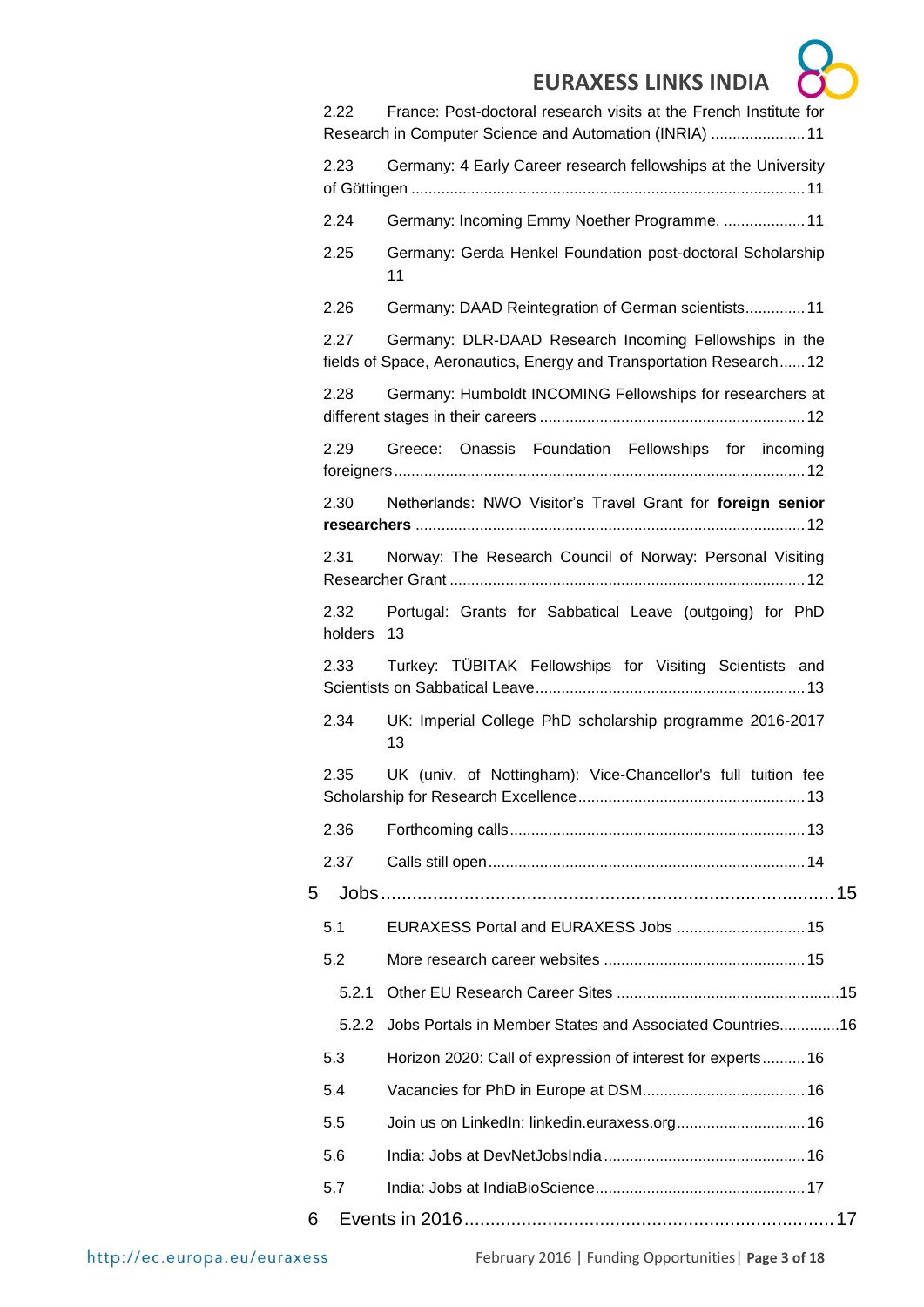# <span id="page-3-0"></span>**1 EURAXESS in India**

# <span id="page-3-1"></span>1.1 Our way to send you information has changed

As of January 2016, you will not have to go through the lengthy monthly newsletter anymore. EURAXESS Links India community members will receive a shorter newsletter every three months, with more tailored content.

All the information previously contained in the newsletter will now be online on our website, which will be fully revamped. When the new EURAXESS portal will be deployed later this year, you will have access to new userfriendly and useful functionalities!

As of January 2016, important or urgent information will be disseminated through Flashnotes.

As we know that it is appreciated, at least until the new website is running, we will continue publishing a compilation of open calls to fund researchers's mobility and cooperation with European teams on a regular basis. The link to access the list will be sent by email as it was and will be the case with the Newsletter.

To receive EURAXESS Links India flashnotes, contact us at [india@euraxess.net](mailto:india@euraxess.net)

# <span id="page-3-2"></span>1.2 EURAXESS Survey: share your views on EURAXESS Links

EURAXESS Links Network's annual survey to keep improving our services to international researchers in open.

It will only take 3-5 minutes of your precious time to answer the 7 questions of our online survey [\(click here\)](https://secure.pt-dlr.de/pt-survey/index.php?sid=34413&lang=en).

As there is always room for improvement, we would like to ask you to spend a few minutes completing our brief satisfaction survey.

Any feedback on our work is very much appreciated by the team running the EURAXESS Links Network. Your views are fundamental to us in order to improve our services in the future!

You have until **March 15th , 2016** to be heard.

# <span id="page-3-3"></span>**2 Grants & Fellowships**

# <span id="page-3-4"></span>2.1 National EURAXESS Portals

The latest information on open calls for national grants and fellowships in the 40 member countries of the EURAXESS network can be accessed on the respective **national EURAXESS portals**:

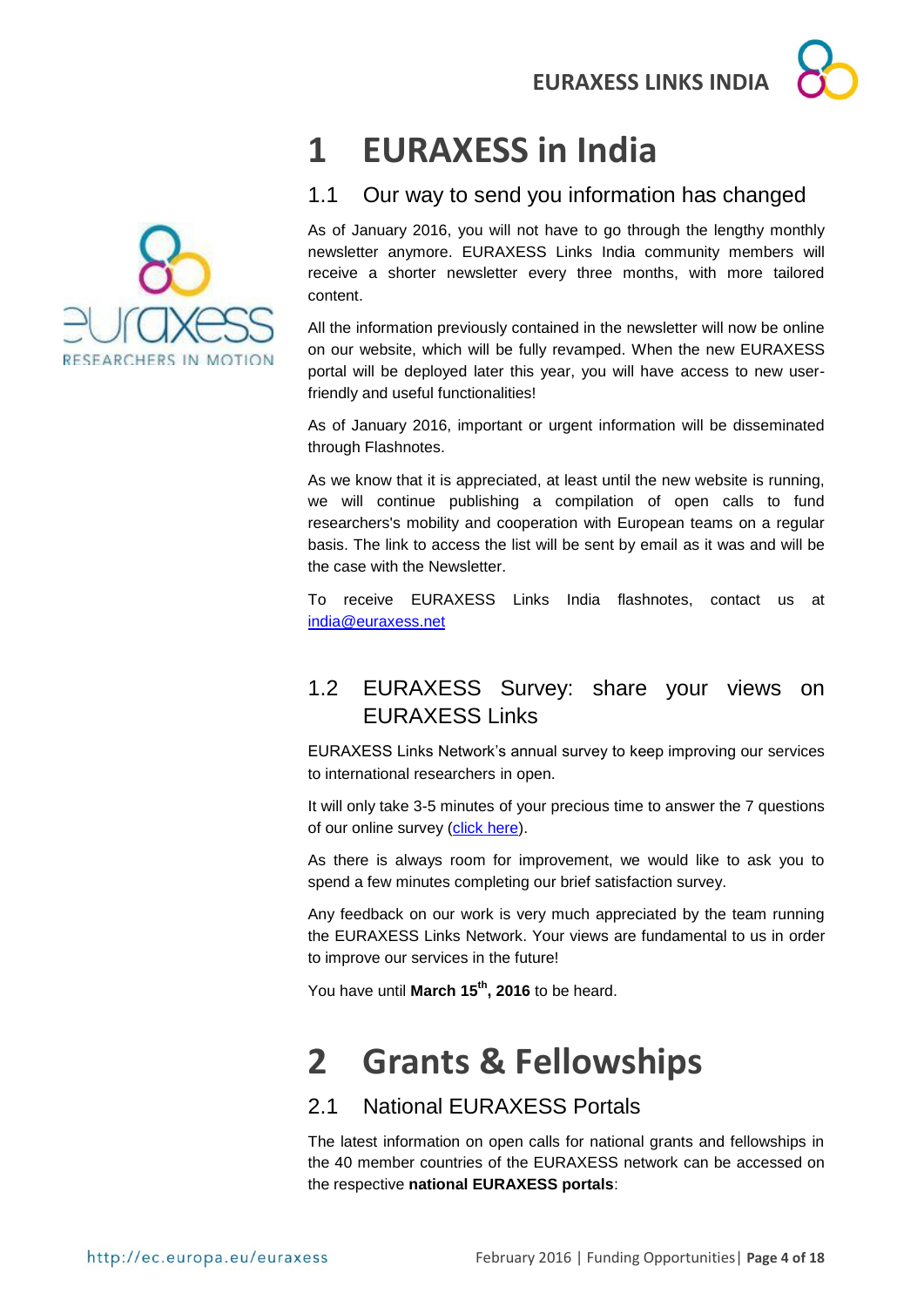[Albania,](http://www.euraxess.al/) [Austria,](http://www.euraxess.at/home/) [Belgium,](http://ec.europa.eu/euraxess/np/belgium/index.htm) [Bosnia-Herzegovina,](http://www.euraxess.ba/index.php?sec=22) [Bulgaria,](http://www.euraxess.bg/) [Croatia,](http://www.euraxess.hr/sitegenius/index.php) [Cyprus,](http://www.euraxess.org.cy/) [Czech Republic,](http://www.euraxess.cz/) [Denmark,](http://euraxess.dk/) [Estonia,](http://euraxess.ee/) [Faroe Islands,](http://www.euraxess.fo/index.php?id=3) [Finland,](http://www.aka.fi/euraxess) [France,](http://www.euraxess.fr/en) [FYRoMacedonia,](http://www.euraxess.mk/home) [Germany,](http://www.euraxess.de/index.php) [Greece,](http://mobility.certh.gr/pls/rmp/mobility.main) [Hungary,](http://euraxess.hu/en) [Iceland,](http://www.euraxess.is/home/) [Ireland,](http://www.euraxess.ie/) [Israel,](http://www.euraxess.gov.il/UI/Main/Home.aspx) [Italy,](http://www.euraxess.it/) [Latvia,](http://euraxess.lv/) [Lithuania,](http://www.euraxess.lt/) [Luxembourg,](http://www.euraxess.lu/) [Malta,](http://www.euraxess.org.mt/) [Moldova,](http://www.euraxess.md/en) [Montenegro,](http://www.euraxess.me/sitegenius/index.php) [Netherlands,](http://www.euraxess.nl/) [Norway,](http://www.euraxess.no/servlet/Satellite?c=Page&pagename=euraxess%2FHovedsidemal&cid=1224067050882) [Poland,](http://www.euraxess.pl/) [Portugal,](http://www.euraxess.pt/) [Romania,](http://www.euraxess.gov.ro/indexEN.html) [Serbia,](http://www.euraxess.rs/sitegenius/index.php) [Slovakia,](http://www.euraxess.sk/en) [Slovenia,](http://www.euraxess.si/en/index.aspx) [Spain,](http://www.euraxess.es/eng) [Sweden,](http://www.euraxess.se/) [Switzerland,](http://www.euraxess.ch/) [Turkey,](http://euraxess.tubitak.gov.tr/euraxess/) [United Kingdom.](http://www.britishcouncil.org/new/euraxess/)



Access to all national EURAXESS Portals (overview): [here](http://ec.europa.eu/euraxess/index.cfm/jobs/nationalPortals)

Besides providing information on funding opportunities for incoming international and European researchers, staff at the EURAXESS Service Centres offer individual assistance on all aspects of researcher mobility.

Relevant *calls under HORIZON 2020 l Excellent Science or FP7:* 

# <span id="page-4-0"></span>2.2 Marie Skłodowska Curie Research and Innovation Staff Exchange (RISE)

#### **Deadline: 28 April 2016**

RISE involves organisations from the academic and non-academic sectors (in particular SMEs), based in Europe (EU Member States and Associated Countries) and outside Europe (third countries).

Read more: **EC Research & Innovation I Participant Portal** 

Note: Organisations from whatever sector and country can participate in Marie Skłodowska Curie (MSCA) projects. However, Indian *organisations* are not eligible to direct funding in MSCA calls. Indian researchers are eligible for funding as *individuals* under MSCA Individual Fellowships (IF) call as well as under calls funded by projects supported by MSCA Initial Training Networkd (ITN) and Co-funding of regional, national and international programmes (COFUND).



European Research Council Established by the European Commission **Supporting top researchers** from anywhere in the world

# <span id="page-4-1"></span>2.3 European Research Council Proof of Concept

#### **Deadlines: 16 February 2016, 26 May 2016 and 4 October 2016**

Frontier research often generates unexpected or new opportunities for commercial or societal application. The ERC Proof of Concept Grants aim to maximise the value of the excellent research that the ERC funds.

Read more: [EC Research & Innocation l Participant Portal](http://ec.europa.eu/research/participants/portal/desktop/en/opportunities/h2020/topics/1116-erc-poc-2016.html)

# <span id="page-4-2"></span>2.4 Ikerbasque Research Fellows l 15 positions

**Deadline: 4 April 2016**

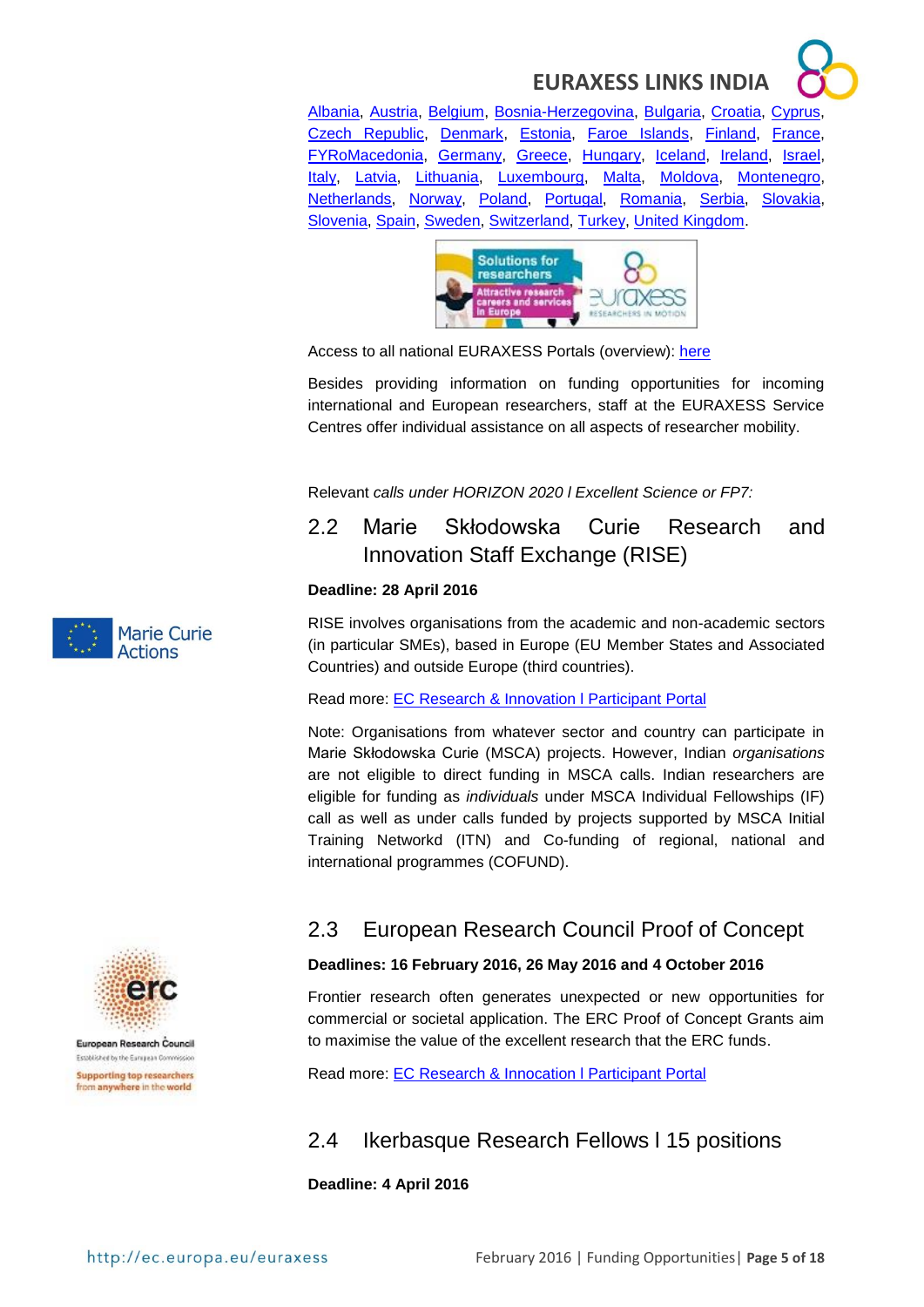

Ikerbasque - the Basque Foundation for Science, launched a call offering 15 contract positions with a 5 years contract for postdoctoral researchers, within any of the Basque Research Institution (Universities, BERC - Basque Excellence Research Centres, CIC – Cooperative Research Centres, Biomedical institutions and Technology Corporations, among others).

These Fellowships are intended to offer young promising researchers a track towards a PI role and independent research.

Requirements (among others): PhD degree obtained between Jan2006- Dec2013 ; Support letter from the host group is mandatory.

This call is cofinanced by the 7th Framework Programme of the European Commision; at least 75% of the positions will be awarded to candidates who meet the Marie Curie international mobility criteria, meaning the applicant has not lived, worked or studied in Spain for more than 12 months out of the three years immediately prior to the time of application

Read more: [Ikerbasque](http://www.ikerbasque.net/)

# <span id="page-5-0"></span>2.5 [PEGASUS]**<sup>2</sup>** MSC Postdoctoral Fellowships

#### **Deadline: 1 May 2016**

#### **[PEGASUS]<sup>2</sup> [INCOMING](http://www.fwo.be/en/fellowships-funding/postdoctoral-fellowships/%5Bpegasus%5D%C2%B2-marie-sk%C5%82odowska-curie-fellowships/incoming-%5Bpegasus%5D%C2%B2-marie-sk%C5%82odowska-curie-fellowships/) Postdoctoral fellowships**

WHO? postdoctoral researchers (Belgians and non-Belgians) who obtained their PhD no more than three years ago.

#### **[PEGASUS]2 [OUTGOING](http://www.fwo.be/en/fellowships-funding/postdoctoral-fellowships/%5Bpegasus%5D%C2%B2-marie-sk%C5%82odowska-curie-fellowships/outgoing-%5Bpegasus%5D%C2%B2-marie-sk%C5%82odowska-curie-fellowships/) Postdoctoral fellowships**

WHAT ? Outgoing fellowships with a duration of three years intended for postdoctoral researchers of the Flemish Community who wish to carry out research at a foreign research institution or company the first two years of their fellowship, and return to the Flemish Community the third year of their fellowship in order to continue their research activities at the Flemish host institution to which the fellow is affiliated during the entire 3-year fellowship (obligatory return period!).

Read more: [FWO](http://www.fwo.be/en/fellowships-funding/postdoctoral-fellowships/%5Bpegasus%5D%C2%B2-marie-sk%C5%82odowska-curie-fellowships/)

#### <span id="page-5-1"></span>2.6 The PRoF 2016 Award Call for candidates 2016

#### **Deadline: 1 March 2016**

The University of Ghent is looking for innovative projects in the broad domain of healthcare applications to enter an award competition organised by the PRoF chair, held by prof. dr. R. Peleman. The laureates of this competition will be invited for the award ceremony chaired by former President of the European Council Herman Van Rompuy, during an international symposium held in Ghent on May 25th 2016.

The competition accepts all innovations created in the healthcare domain (medical, care, ageing society, etc.) and more specifically one of the following areas: new concepts or theories in healthcare models (medical, care, ageing society) new insights regarding healthcare infrastructure (architecture and/or equipment) innovating healthcare processes and/or procedures innovating healthcare products and/or services

Read more: <www.prof-projects.com>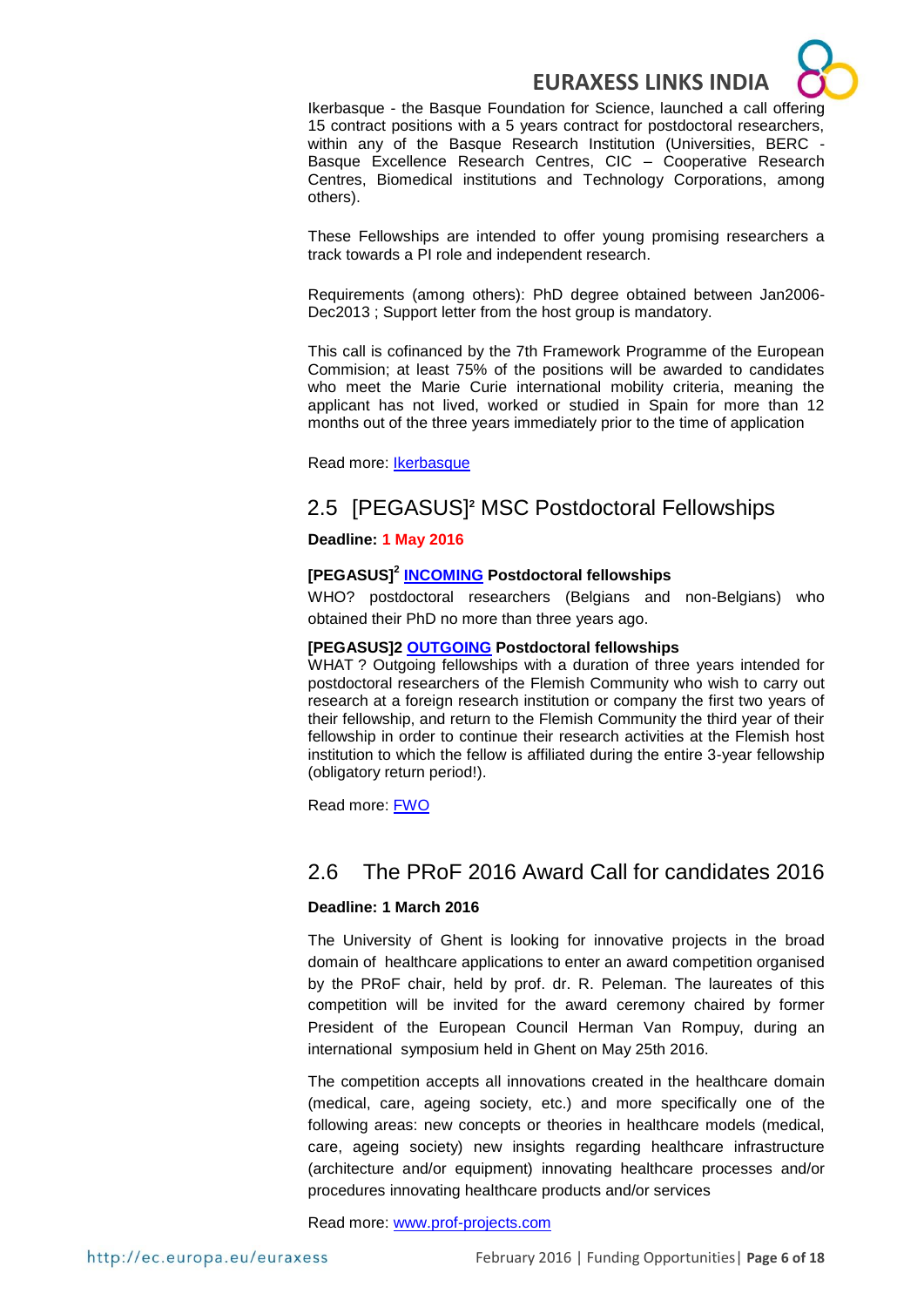*Other European calls (Europe-India specific or where India involved):* 

## <span id="page-6-0"></span>2.7 Infect-ERA l 4th multilateral call for research projects

#### **Deadline: 17 March 2016**

Call in which in which India (DBT) is involved and able to provide funding to Indian participants.

Within the framework of the ERA-NET Infect-ERA aims to fund transnational and translational research, bringing together basic, applied and technology-driven research approaches of a broad variety of research topics regarding human infectious diseases (ID). Proposals should be ubmitted by higher education institutions, non-university public research establishments (including hospitals and clinics), commercial companies, in particular small and medium-size enterprises (SMEs) and researchers according to relevant national regulations.

Read More: [DBT](http://www.dbtindia.nic.in/archives/8153) or [Infect-ERA.eu](http://www.infect-era.eu/4th-call-2016)

# <span id="page-6-1"></span>2.8 Indo-French: Joint Expression of Interest (JEOI) on Digital Health and Individualized medicine"

#### **Deadline for application: 18 February 2016**

Call launched by Biotechnology Industry Research Assistance Council (BIRAC), Bpifrance Financement (Public Investment Bank) and Indo French Centre for Promotion of Advanced Research (CEFIPRA).

The Project proposal will be focused on development of industrial application oriented health technologies in the areas of: **Digital healthcare** and **Individualized medicine**.

Read more: [BIRAC](http://birac.nic.in/desc_new.php?id=155)

<span id="page-6-2"></span>2.9 India–UK collaborative industrial research and development competition: Clean-tech, affordable healthcare and ICT

#### **Deadline: 13 April 2016**

Innovate UK and DST/GITA announced the 3rd round of the collaborative call investing up to £3.4 million in collaborative industrial research and development projects that propose new commercial solutions to critical challenges impacting the socio-economic growth and development of India in relation to its clean-tech, healthcare and ICT sectors.

Read more: [Innovate UK](https://interact.innovateuk.org/competition-display-page/-/asset_publisher/RqEt2AKmEBhi/content/india%E2%80%93uk-collaborative-industrial-research-and-development-competition-clean-tech-affordable-healthcare-and-ict)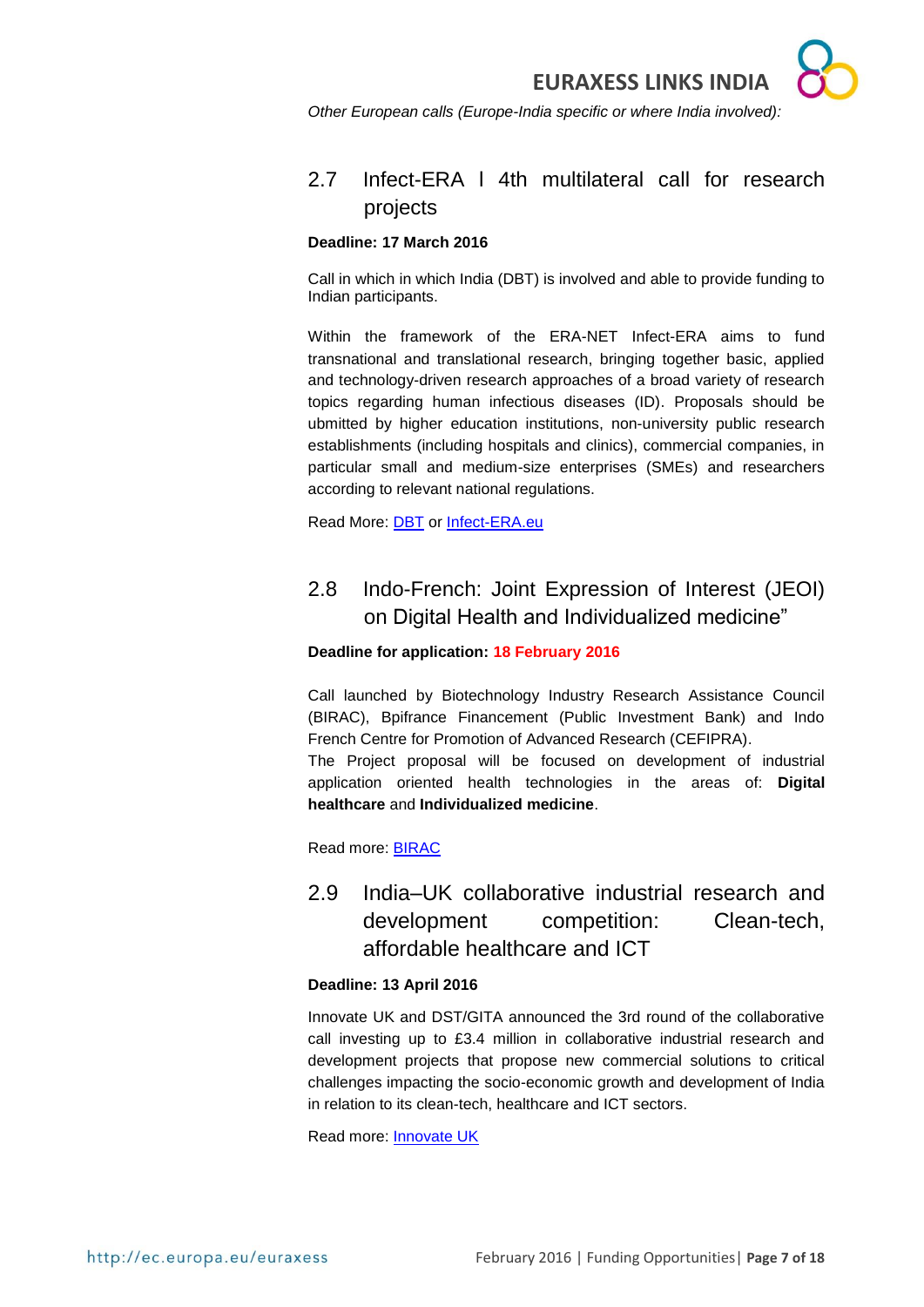

<span id="page-7-0"></span>2.10 3rd Indo-Spanish Call for Technological Cooperation in ICT (Electronic System Design & Manufacturing (ESDM), Smart Cities, Clean Tech, Materials and Advanced Manufacturing)

#### **Deadline: 13 May 2016**

The present Call is launched in the frame of the Joint Programme for Cooperation signed by the Department of Science and Technology of India (DST) and the Centre for the Development of Industrial Technology (CDTI, Secretariat of State for Research, Development and Innovation, Ministry of Economy and Competitiveness, Spain). The objective of the joint Indo-Spanish programme is to promote and fund market - driven research and technology development as well as to encourage partnerships and business- Ied R&D&I collaborative projects in the field of ICT (Electronic System Design & Manufacturing (ESDM), Smart Cities, Clean Tech, Materials and Advanced Manufacturing.

The joint call for proposals aims to launch ambitious joint projects of a high international standard between Indian and Spanish organizations. Potential projects will be funded by DST-GITA or DeitY as applicable in India and CDTI in Spain. Call for Proposals under Indo-Spanish Joint Programme of Cooperation.

More information: **GITA** and **CDTI** 

### <span id="page-7-1"></span>2.11 Indo German Partnerships in Higher Education

#### **Deadline:1 March 2016**

University Grants Commision (UGC), India and German Academic Exchange Service (DAAD), Germany invite proposals from eligible Indian and German institutions under Indo-German Partnerships in Higher Education Programme (IGP). Through this project the universities will get an opportunity to develop joint research projects in order to enhance their strategies of internationalization.

Read More: [UGC](http://www.ugc.ac.in/pdfnews/9547361_Indo-German-Higher-Education_Programme.pdf) (for Indians)

*Calls from European Research Area countries (not only for India):* 

<span id="page-7-2"></span>2.12 Germany: PhD applications in Economic Sociology and Political Economy at the Max Planck Institute for the Study of Societies and the University of Cologne

#### **Application deadline: 28 February 2016**

The International Max Planck Research School on the Social and Political Constitution of the Economy (IMPRS-SPCE) invites candidates to apply for its doctoral program. The graduate school features a unique curriculum of core courses, research methods, electives, and summer school sessions.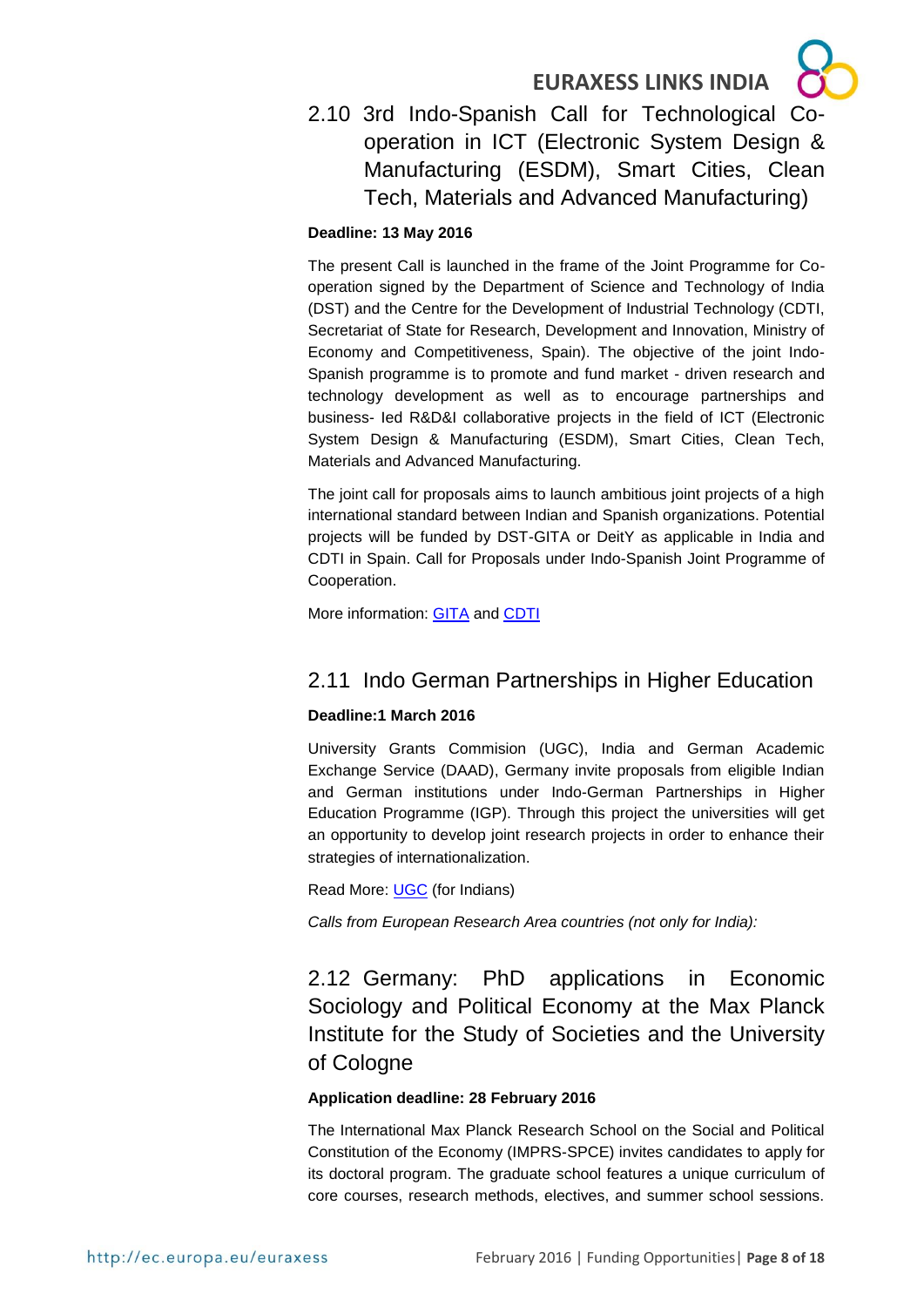The positions begin on October 1, 2016. They will be awarded for 15 months with an option for an additional 27 months.

Read More: **[IMPRS](http://imprs.mpifg.de/)**SPCE

## <span id="page-8-0"></span>2.13 Germany: Fellowships for young climate experts

#### **Deadline: 1 March 2016**

With the International Climate Protection Fellowships, the Alexander von Humboldt Foundation promotes prospective leaders from non-European transition and developing countries working in the field of climate protection for a year in Germany to conduct a research-related project of their own choice together with a host. Applicants must be able to demonstrate clearly visible leadership potential and existing involvement with issues relating to the scientific, engineering, legal, economic, health-related or social aspects of climate change. Up to 20 fellowships are granted annually, funded under Federal Environment Ministry's International Climate Initiative.

Read More: [DWIH](International%20Climate%20Protection%20Fellowships)

#### <span id="page-8-1"></span>2.14 France: Post-doctoral research visits at Inria

#### **Deadline: Rolling basis**

All year long, the French Institute for Research in Computer Science and Automation (INRIA) organizes post-doctoral research visits for individuals of all nationalities holding PhD. Particular attention will be paid to French and international candidates who have studied their PhD abroad.

Read more: [Inria](http://www.inria.fr/institut/recrutement-metiers/offres/post-doctorat/sejours-post-doctoraux)

# <span id="page-8-2"></span>2.15 France-Germany: Doctoral Fellowship at the Max Planck-Sciences Po Center

#### **Deadline: 15 March 2016**

[The Max Planck Sciences Po Center](http://www.maxpo.eu/) on Coping with Instability in Market Societies invites applications for doctoral fellowship to be undertaken in Paris, France, under the supervision of Prof. Jenny Andersson or Prof. Olivier Godechot

WHO ? international students of any nationality with Master's degree in sociology or political science, with additional training in related field such as economics, history, management, or philosophy.

Read more: [SciencesPo](http://www.sciencespo.fr/ecole-doctorale/fr/content/call-applications)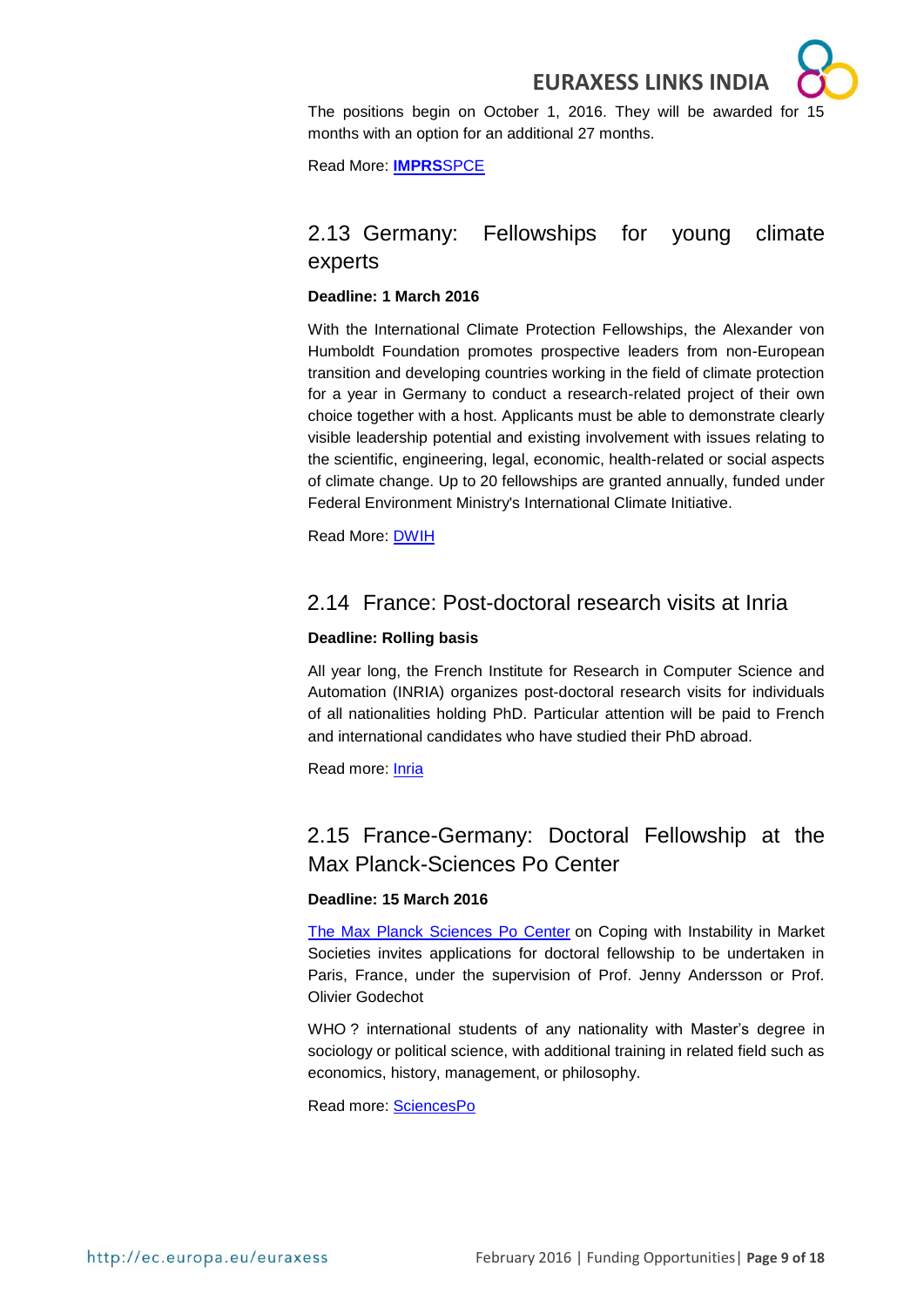## <span id="page-9-0"></span>2.16 UK: aprox. 100 [Leverhulme Early Carrer](https://www.leverhulme.ac.uk/funding/grant-schemes/early-career-fellowships)  **[Fellowships](https://www.leverhulme.ac.uk/funding/grant-schemes/early-career-fellowships)**

#### **Deadline: 10 March 2016**

WHAT ? 50% of each Fellow's total salary costs up to a maximum of £24,000 per annum during three years, the remaining part being paid by the host institution. Given the prestige of the awards each Fellow may request annual research expenses of up to £6,000 to further his or her research activities.

WHO ? candidates with a PhD or equivalent research experience obtained no more than 5 years prior to the time they take up the Fellowship.

#### <span id="page-9-1"></span>2.17 UK: [Leverhulme Trust Visiting Professorships](https://www.leverhulme.ac.uk/funding/grant-schemes/visiting-professorships)

#### **Deadline: 12 May 2016**

The Leverhulme Trust Visiting Professorships are awarded to UK institutions that wish to **invite an eminent researcher from overseas** to enhance the knowledge and skills of academic staff or the student body within the host institution. Applications in **all subject areas** are considered with the exception of clinical and pharmaceutical research. The scheme covers maintenance, travel expenses and research costs. Visiting Professorships can last for 3 to 12 months.

WHO? Applications must be made by a member of academic staff, based in the UK.

(click on the title for all details)

<span id="page-9-2"></span>2.18 Estonia: [Archimedes Foundation supports](http://www.studyinestonia.ee/scholarships-researchers)  [short-term study and research activities of PhD](http://www.studyinestonia.ee/scholarships-researchers)  [students visiting Estonian universities](http://www.studyinestonia.ee/scholarships-researchers)

**Deadlines vary** for each host institution (Estonian universities and Higher Educations institutions).

(click on the title for all details)

#### <span id="page-9-3"></span>2.19 Finland: [CIMO Fellowships](http://www.studyinfinland.fi/tuition_and_scholarships/cimo_scholarships/cimo_fellowships)

WHO? Young doctoral level students and researchers from all countries and from all academic fields. **No application deadline**.

(click on the title for all details)

## <span id="page-9-4"></span>2.20 France: [PRESTIGE Postdoc programme](http://www.campusfrance.org/en/prestige) (incoming, outgoing, re-integration)

#### **Deadline: 31 March 2016; 30 June 2016 and 30 September 2016**

Open to any post-doc level researcher complying with the Marie Curie Actions mobility rules. Each applicant has to secure co-financing for his/her PRESTIGE mobility from the host organisation. The PRESTIGE Call for applications is open all year long with four cut-off dates.

(click on the title for all details)

The expectation is that Fellows should undertake a significant piece of publishable work during their tenure, and that the Fellowships should lead to a more permanent academic position.

http://ec.europa.eu/euraxess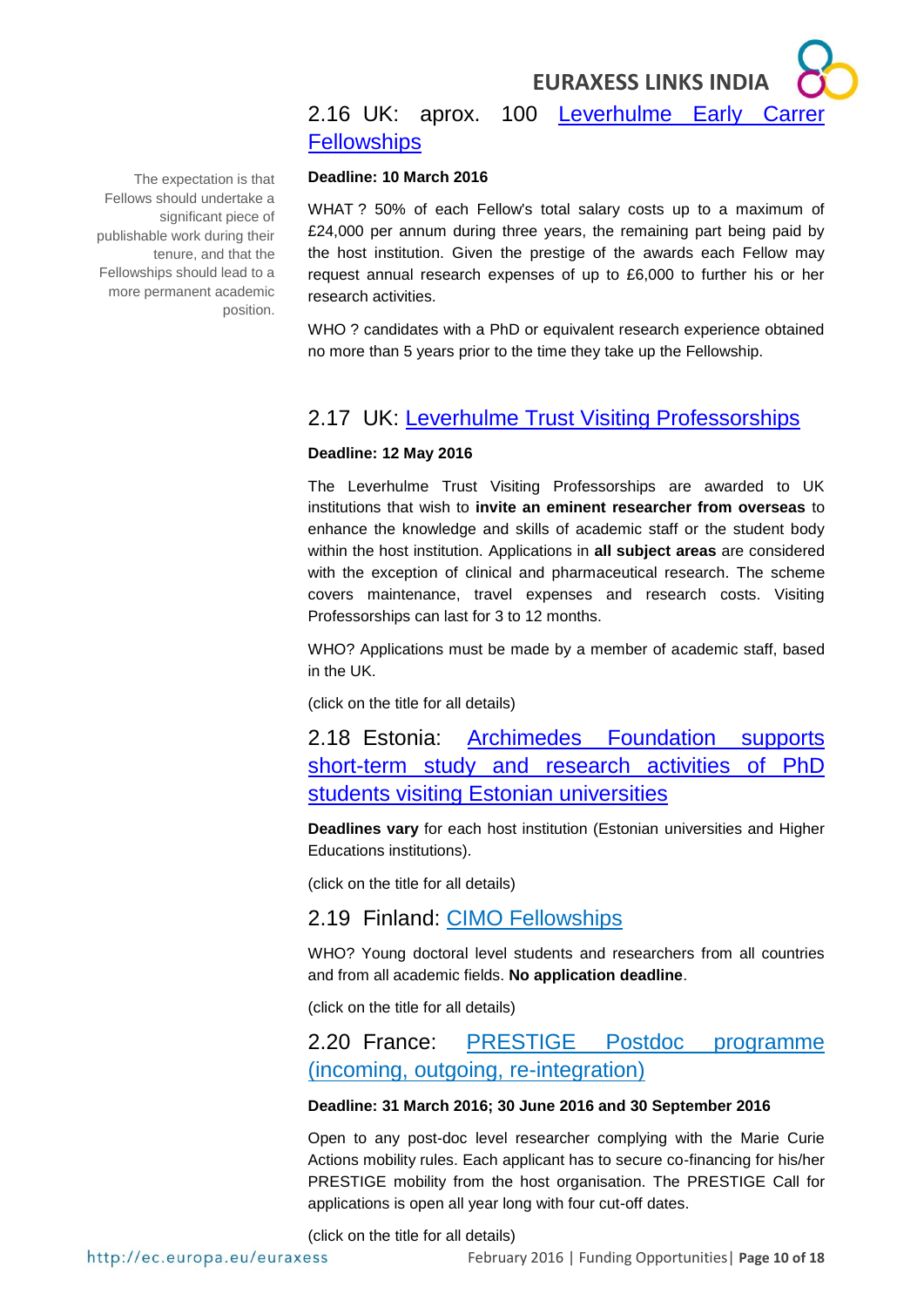# <span id="page-10-0"></span>2.21 France: [15 Postdoctoral Fellowships on Biology](http://en.drt-cea.com/index.php/default/default/affichepage?sujet=Offre_DSV-DRT)  [and Information Technologies](http://en.drt-cea.com/index.php/default/default/affichepage?sujet=Offre_DSV-DRT)

Open to all nationalities at the French Atomic and Alternative Energies Commission (CEA). **No specific application deadline**: The positions are open until they are filled by appropriate candidates.

(click on the title for all details)

<span id="page-10-1"></span>2.22 France: [Post-doctoral research visits at the](http://www.inria.fr/institut/recrutement-metiers/offres/post-doctorat/sejours-post-doctoraux)  [French Institute for Research in Computer Science](http://www.inria.fr/institut/recrutement-metiers/offres/post-doctorat/sejours-post-doctoraux)  [and Automation \(INRIA\)](http://www.inria.fr/institut/recrutement-metiers/offres/post-doctorat/sejours-post-doctoraux)

For individuals of all nationalities holding PhDs. Deadline: **rolling basis**.

(click on the title for all details)

### <span id="page-10-2"></span>2.23 Germany: 4 Early Career research fellowships [at the University of Göttingen](http://www.uni-goettingen.de/en/501529.html)

#### **Deadline: 7 July 2016**

Fellowships are available in Humanities and Social Sciences research groups for Candidates who have received a doctorate within the last 6 years. Deadline**: 7 July 2016.**

(click on the title for all details)

<span id="page-10-3"></span>2.24 Germany: Incoming [Emmy Noether](http://www.dfg.de/en/research_funding/programmes/individual/emmy_noether/index.html)  [Programme.](http://www.dfg.de/en/research_funding/programmes/individual/emmy_noether/index.html)

WHO? **Outstanding postdocs/junior researchers** with 2 to 4 years postdoctoral experience. **No application deadlines.**

(click on the title for all details)

<span id="page-10-4"></span>2.25 Germany: [Gerda Henkel Foundation](https://www.daad.de/deutschland/stipendium/datenbank/en/21148-scholarship-database/?status=5&origin=9&subjectGrps=&daad=&q=&page=2&detail=10000130) postdoctoral Scholarship

Applications are welcome at **any time**.

1 to 24 months Research Scholarships in **humanities** to carry out an independent research project alone.

(click on the title for all details)

### <span id="page-10-5"></span>2.26 Germany: [DAAD Reintegration of German](https://www.daad.de/ausland/studieren/stipendium/de/70-stipendien-finden-und-bewerben/?detailid=880&fachrichtung=6&land=48&status=3&seite=1)  **[scientists](https://www.daad.de/ausland/studieren/stipendium/de/70-stipendien-finden-und-bewerben/?detailid=880&fachrichtung=6&land=48&status=3&seite=1)**

With the goal of reintegrating into the German scientific community after having spent at least 1 year abroad.

(click on the title for all details)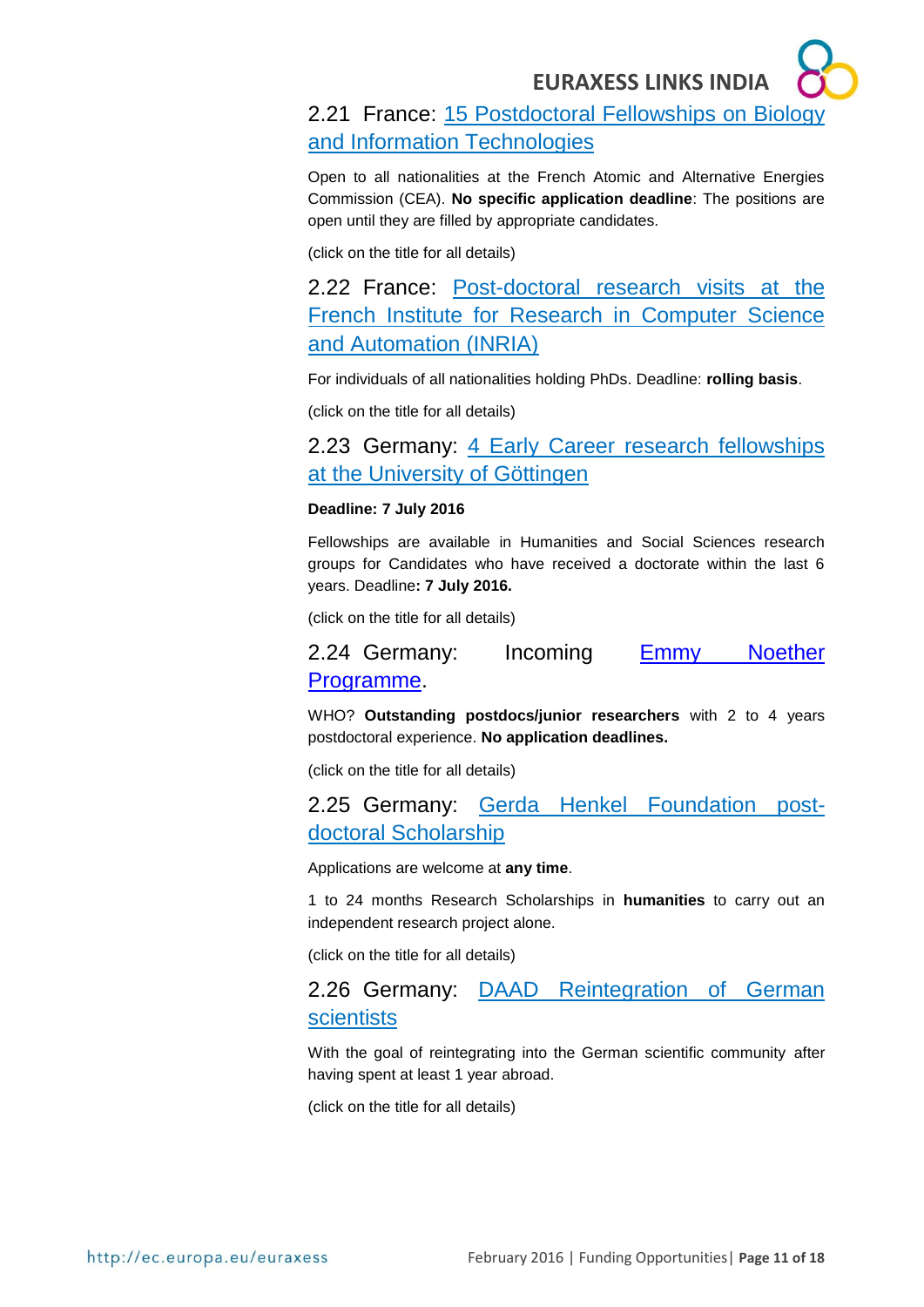<span id="page-11-0"></span>2.27 Germany: [DLR-DAAD Research Incoming](https://www.daad.de/deutschland/stipendium/datenbank/de/15370-dlr-daad-research-fellowships-in-the-fields-of-space-aeronautics-energy-and-transportation-research/)  [Fellowships](https://www.daad.de/deutschland/stipendium/datenbank/de/15370-dlr-daad-research-fellowships-in-the-fields-of-space-aeronautics-energy-and-transportation-research/) in the fields of Space, Aeronautics, Energy and Transportation Research

Open to **foreign doctoral and postdoctoral students** as well as **senior scientists**. **Deadlines depend** on the [current offers](https://www.daad.de/deutschland/stipendium/datenbank/de/15371-dlr-daad-research-fellowships-current-offers/)

(click on the title for all details)

# <span id="page-11-1"></span>2.28 Germany: Humboldt INCOMING Fellowships for researchers at different stages in their careers

#### **Deadline: any time during the year**

(click on the title for all details)

[Humboldt Incoming Research Fellowship for Postdoctoral Researchers](http://www.humboldt-foundation.de/web/humboldt-fellowship-postdoc.html) **(6- 24 months)** for researchers from abroad who have completed their doctorate in the last four years; - [Humboldt INCOMING Research](http://www.humboldt-foundation.de/web/humboldt-fellowship-experienced.html)  [Fellowship for Experienced Researchers](http://www.humboldt-foundation.de/web/humboldt-fellowship-experienced.html) **(6-18 months research projects)** for Assistant Professors or Junior Research Group Leaders from abroad who completed their doctorate less than twelve years ago; Georg [Forster Research Fellowship \(HERMES\) for Postdoctoral Researchers](http://www.humboldt-foundation.de/web/georg-forster-fellowship-hermes.html) **(6−24 months research project)** for **postdoctoral or experienced**  researchers from [developing or transition countries](http://www.humboldt-foundation.de/pls/web/docs/F15417/list_of_countries.pdf) who have completed their doctorate in the last 4 (post-doc)/12 years (experienced researchers).

# <span id="page-11-2"></span>2.29 Greece: [Onassis Foundation Fellowships for](http://www.onassis.org/en/scholarships-foreigners.php)  [incoming foreigners](http://www.onassis.org/en/scholarships-foreigners.php)

Addressed to non-Greeks, university professors of all levels (PhD. Holders), postdoctoral researchers (PhD holders), artists, post-graduate students and PhD candidates. Deadline: **26 February 2016**.

(click on the title for all details)

# <span id="page-11-3"></span>2.30 Netherlands: [NWO Visitor's Travel Grant](http://www.nwo.nl/en/funding/our-funding-instruments/nwo/visitors-travel-grant/visitors-travel-grant.html) for foreign senior researchers

Continuous application.

To stay in the Netherlands for a maximum of 4 months.

(click on the title for all details)

### <span id="page-11-4"></span>2.31 Norway: [The Research Council of Norway:](http://www.forskningsradet.no/en/FundingDetail/NANO2021/1253994844675?aktId=1253994832178&lang=en&progId=1253971755975&visAktive=true)  [Personal Visiting Researcher Grant](http://www.forskningsradet.no/en/FundingDetail/NANO2021/1253994844675?aktId=1253994832178&lang=en&progId=1253971755975&visAktive=true)

Deadline: ongoing.

For international researchers with qualifications at the professor level.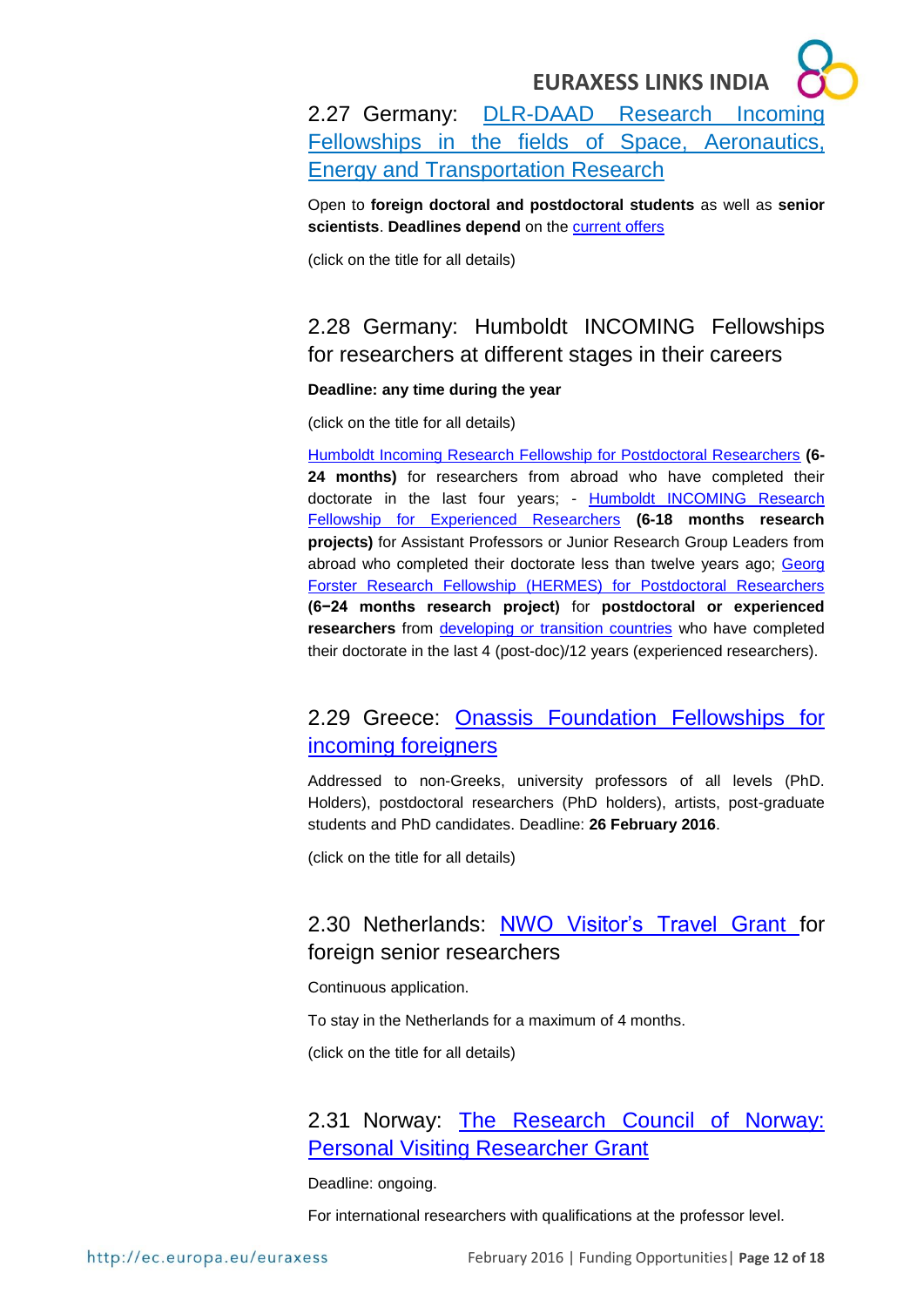

(click on the title for all details)

# <span id="page-12-0"></span>2.32 Portugal: [Grants for Sabbatical Leave](http://www.fct.pt/apoios/bolsas/concursos/bsab) (outgoing) for PhD holders

To carrying out research at foreign universities. All research fields and nationalities are eligible. The call is permanently open

(click on the title for all details)

# <span id="page-12-1"></span>2.33 Turkey: TÜBITAK [Fellowships for Visiting](http://www.tubitak.gov.tr/en/scholarship/postdoctoral/international-programmes/content-2221-fellowships-for-visiting-scientists-and-scientists-on-sabbatical-leave)  [Scientists and Scientists on Sabbatical Leave](http://www.tubitak.gov.tr/en/scholarship/postdoctoral/international-programmes/content-2221-fellowships-for-visiting-scientists-and-scientists-on-sabbatical-leave)

To give seminars/conferences/lectures, or engage in R&D activities for 1 month to 12 month visits. Next deadline: rolling basis.

(click on the title for all details)

#### <span id="page-12-2"></span>2.34 UK: [Imperial College PhD scholarship](http://www.imperial.ac.uk/study/pg/fees-and-funding/scholarships/icphd/)  [programme 2016-2017](http://www.imperial.ac.uk/study/pg/fees-and-funding/scholarships/icphd/)

For research students in their chosen research field. The earliest start date for funded places is 1 August 2016.

(click on the title for all details)

#### <span id="page-12-3"></span>2.35 UK (univ. of Nottingham): [Vice-Chancellor's full](http://www.nottingham.ac.uk/studywithus/international-applicants/scholarships-fees-and-finance/scholarships/research-scholarships/research-overseas.aspx)  [tuition fee Scholarship for Research Excellence](http://www.nottingham.ac.uk/studywithus/international-applicants/scholarships-fees-and-finance/scholarships/research-scholarships/research-overseas.aspx)

WHO? Overseas students/researchers holding an offer to start a full-time research degree programme, PhD or MPhil, at Nottingham in September or October 2016, any subject area. Engineering research students should apply for the Faculty of Engineering Research Excellence PhD Scholarships. Deadline: 11 March 2016

(click on the title for all details)

#### <span id="page-12-4"></span>2.36 Forthcoming calls

*Under HORIZON 2020:*

#### **HORIZON 2020 Work Programme 2016-2017: [here](http://ec.europa.eu/programmes/horizon2020/en/news/horizon-2020-work-programme-2016-2017-published) European Research Council Work Programme 2016: [here](http://erc.europa.eu/sites/default/files/document/file/ERC_Work_Programme_2016.pdf)**

**Excellence in Science l [MSCA Individual Fellowships \(IF\)](https://ec.europa.eu/research/participants/portal/desktop/en/opportunities/h2020/topics/2226-msca-if-2016.html)** Planned opening date: 12 Abril 2016 l Deadline: 14 September 2016

**Excellence in Science l [MSCA Individual Fellowships \(IF\)](http://ec.europa.eu/research/participants/portal/desktop/en/opportunities/h2020/topics/2311-msca-rise_2017.html)** Planned opening date: 11 April 2017 l Deadline: 14 September 2017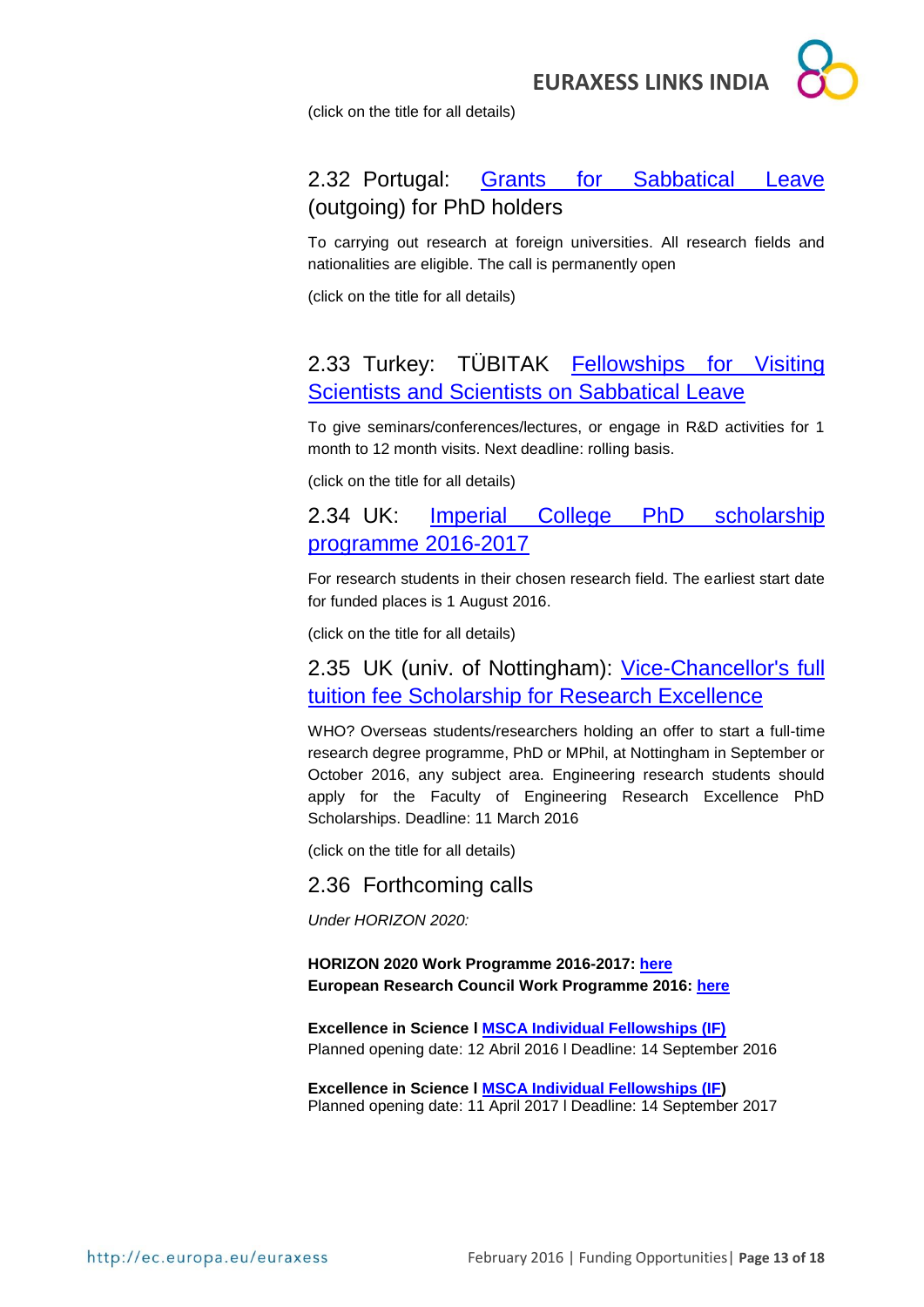

<span id="page-13-0"></span>



**HORIZON 2020 – Calls for proposals (collaborative projects):** access all calls under **Industrial Leadership** and **Societal Challenges** pillars on the [Horizon 2020 Participant Portal.](http://ec.europa.eu/research/participants/portal/desktop/en/opportunities/h2020)

*Various domain specific new calls have been launched with spefic deadline for each call. For further details visit participant portal.* [Horizon](http://ec.europa.eu/research/participants/portal/desktop/en/opportunities/h2020)  [2020 Participant Portal](http://ec.europa.eu/research/participants/portal/desktop/en/opportunities/h2020)

**EURAXESS Links India** pays particular attention to calls open to individual researchers under the **Excellent Science** pillar.

The following *calls under HORIZON 2020* are *highlighted* here:

#### **Industrial Leadership l [Horizon Prize l Better use of Antibiotics](http://ec.europa.eu/research/participants/portal/desktop/en/opportunities/h2020/topics/14060-hoa-01-2015.html#tab1) Deadline: 17 August 2018**

The Horizon Prize for **better use of antibiotics** is a EUR 1 million prize that will be awarded to the person or team who can most effectively meet the following challenge: develop a rapid test that can identify at the point of care patients with upper respiratory tract infections that can safely be managed without antibiotics.



**Industrial Leadership l [Horizon Prize l Breaking the Optical](https://ec.europa.eu/research/participants/portal/desktop/en/opportunities/h2020/topics/16084-opticalprize-01-2015.html#tab1)  [Transmission barriers](https://ec.europa.eu/research/participants/portal/desktop/en/opportunities/h2020/topics/16084-opticalprize-01-2015.html#tab1)**

# **Deadline: 15 March 2016**

The Horizon Prize for **breaking the optical transmission barriers** is a EUR 500,000 challenge prize. It will be awarded to a solution that maximises the fibre capacity per channel, spectrum range and/or spectral efficiency and reach. It should also be energy efficient, economically viable, and easy to install and deploy. The solution should have strong potential to be adopted in future generations of optical-system products.

**Indo-Dutch: [Cooperation between The Netherlands and India on X-ray](http://www.nwo.nl/en/funding/our-funding-instruments/ew/cooperation-india-x-ray-astronomy-and-technology/cooperation-india-x-ray-astronomy-and-technology.html)  [Astronomy and Technology](http://www.nwo.nl/en/funding/our-funding-instruments/ew/cooperation-india-x-ray-astronomy-and-technology/cooperation-india-x-ray-astronomy-and-technology.html)**

Deadline: no deadline applicable.

*Calls from European Research Area countries (not only for India):* 

**Indo-Dutch: [Cooperation between The Netherlands and India on X-ray](http://www.nwo.nl/en/funding/our-funding-instruments/ew/cooperation-india-x-ray-astronomy-and-technology/cooperation-india-x-ray-astronomy-and-technology.html)  [Astronomy and Technology](http://www.nwo.nl/en/funding/our-funding-instruments/ew/cooperation-india-x-ray-astronomy-and-technology/cooperation-india-x-ray-astronomy-and-technology.html)** Deadline: no deadline applicable.

**AUSTRIA: [Lise Meitner Programme for scientists from abroad](https://www.fwf.ac.at/en/research-funding/fwf-programmes/meitner-programme/)** Deadline: accepted continuously, no application deadlines

**AUSTRIA: [Austrian Database for Scholarships and Research Grant](http://www.grants.at/home/EN/)**s

**GERMANY: [Georg Forster Research Fellowship \(HERMES\) -](http://www.humboldt-foundation.de/web/georg-forster-fellowship-hermes.html) Top [opportunities for researchers from developing countries](http://www.humboldt-foundation.de/web/georg-forster-fellowship-hermes.html)** Deadline: There is no closing date for submitting applications.

**GERMANY: [Humboldt Research Fellowship for Postdoctoral](http://www.humboldt-foundation.de/web/humboldt-fellowship-postdoc.html)  [Researchers](http://www.humboldt-foundation.de/web/humboldt-fellowship-postdoc.html)**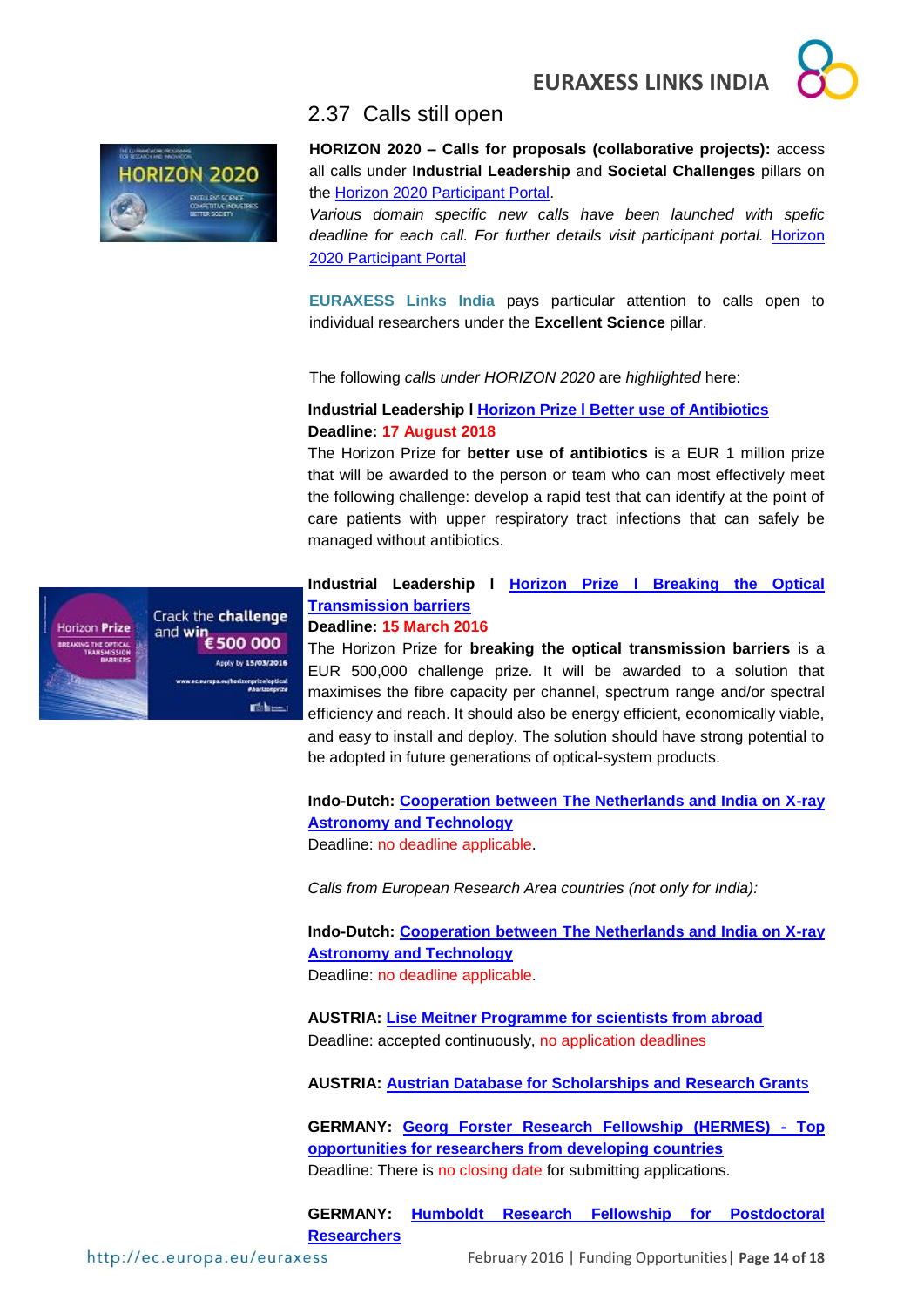Deadline: There is no closing date for submitting applications.

#### **GERMANY: [PhD and Postdoc Positions at the Freie University Berlin](http://www.fu-berlin.de/en/sites/delhi/)**

Deadline: no specific deadline

Applications for 21 Ph.D. positions in the fields of Social Science and Natural Science (11 in Social Science & Humanities, 6 in Natural Science) and also 10 positions for Post Docs (4 on Social Science, 6 in Natural Science) invited.

#### **POLAND: [Foundation for Polish Science –](http://www.fnp.org.pl/en/oferta/ideas-for-poland/) Ideas for Poland**

Deadline: Applications accepted on a rolling basis

Eligible applicants: Winners of the "ERC Starting Grants" competition who intend to pursue scientific research in Poland.

# <span id="page-14-0"></span>**5 Jobs**

# <span id="page-14-1"></span>5.1 EURAXESS Portal and EURAXESS Jobs

The [EURAXESS Portal](http://ec.europa.eu/euraxess/index.cfm/general/index) provides links to information on career and grant opportunities in science and technology mainly in European countries.

For research careers in Europe and the world, visit the [EURAXESS Jobs](http://ec.europa.eu/euraxess/index.cfm/jobs/jvSearch) website! **It includes fellowships such as Marie Skłodowska-Curie** *as well as* vacancies advertised *by Science AAAS* (the American Association for the Advancement of Science) *and Alumniportal* (Germany). EURAXESS Jobs vacancies are also seen at the Naturejobs portal.

Currently, there are **6775** research *jobs and fellowship* programmes (all over Europe, but also in other countries such as in India and in all - disciplines, including social sciences and humanities) accessible via the EURAXESS Jobs database.

*Example of offers funded by Marie Skłodowska-Curie Actions*:

[16 fellowships under the H.C. Ørsted Postdoc COFUND Programme](http://ec.europa.eu/euraxess/index.cfm/jobs/jobDetails/34050586) l **Postdoc**

Application deadline: **23 February 2015**

Technical University of Denmark (DTU) invites highly talented young researchers who have obtained outstanding results during their PhD studies and demonstrated excellence and potential in their field of study to apply for one of the fellowships under the international H.C. Ørsted Postdoc COFUND Programme.

#### <span id="page-14-2"></span>5.2 More research career websites

<span id="page-14-3"></span>5.2.1 Other EU Research Career Sites

- [Find A Postdoc](http://www.findapostdoc.com/)
	- [Find scholarships in Europe](http://www.scholarshipportal.eu/)
- [Find PhDs in Europe](http://www.phdportal.eu/)
- [Career.edu](http://www.career.edu/index.php)
- [Academic Jobs EU](http://www.academicjobseu.com/)
- [Euro Science Jobs](file://///user.pt-dlr.de/www.eurosciencejobs.com/)
- **[European Job Mobility Portal](http://ec.europa.eu/eures/home.jsp?lang=en)**
- **[EuroBrussels](http://www.eurobrussels.com/)**
- [European Southern Observatory \(ESO\) recruitment portal](https://recruitment.eso.org/)
- [CERN job portal](https://jobs.web.cern.ch/)
	- Joint Research Centre external staff recruitment portal

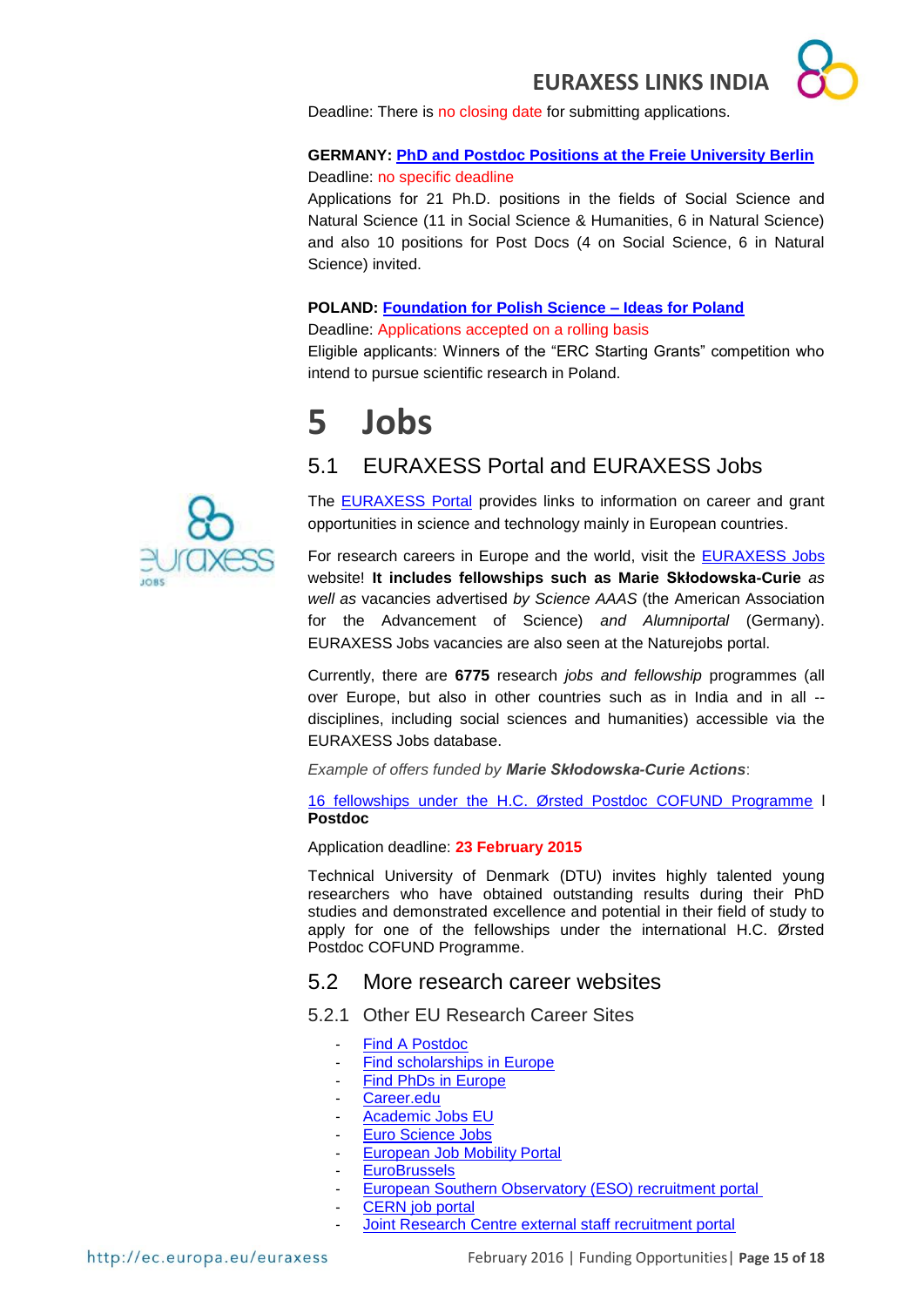



- <span id="page-15-0"></span>5.2.2 Jobs Portals in Member States and Associated **Countries** 
	- [Austrian Database for Scholarships and Research Grants](http://www.grants.at/home/EN/)
	- [Belgian Federal Portal for Research and Innovation](http://www.research.be/ListURL/list.asp?keyid=619&up=9999)
	- [Cyprus' Research Promotion Foundation Database](http://www.research.org.cy/EN/index.html/)
	- **[Danish Ministry of Higher Education](http://ufm.dk/en/research-and-innovation/funding-programmes-for-%20research-and-innovation/guide-to-funding)**
	- [Estonian Research Portal](https://www.etis.ee/index.aspx?lang=en)
	- [France PhD portal](http://www.phdinfrance.net/) (FR)
	- [CNRS external examination portal](http://www.dgdr.cnrs.fr/drhchercheurs/concoursch/default-en.htm) (FR)
	- [DAAD's Research in Germany Portal](http://www.research-in-germany.de/dachportal/en.html) (DE)
	- [DAAD Research Fellowships and Grants Portal](https://www.daad.de/deutschland/stipendium/datenbank/en/21148-%20scholarship-database/) (DE)
	- [Max Planck Society's job portal](http://www.mpg.de/jobboard) (DE)
	- [Helmoltz Association's job portal](http://www.helmholtz.de/en/working_at_helmholtz/job_vacancies/) (DE)
	- [Irish Research Council Funding Portal](http://www.research.ie/funding-opportunities) (IE)
	- [Italian National Research Council vacancies](http://www.eitictlabs.eu/nc/about-us/vacancies/) (IT)
	- [BBSRC vacancies](http://www.bbsrc.ac.uk/organisation/vacancies.aspxh) (UK)

-

[Science and Technology Facilities Council vacancies](http://www.topcareer.jobs/) (UK)

# <span id="page-15-1"></span>5.3 Horizon 2020: Call of expression of interest for experts



Additional details can be found in the [Participant Portal.](http://ec.europa.eu/research/participants/portal/desktop/en/experts/index.html) *We encourage experienced researchers to check it out and register as an expert.* The call for expression of interest will remain open for the lifetime of Horizon 2020.

# <span id="page-15-2"></span>5.4 Vacancies for PhD in Europe at DSM

Royal DSM is a global **science-based** company active in **health, nutrition and materials** (headquarters in the Netherlands). By connecting its unique competences in **Life Sciences and Materials Sciences,** DSM is driving economic prosperity, environmental progress and social advances to create sustainable value for all stakeholders simultaneously. More on DSM: [here](http://www.dsm.com/corporate/home.html) **I** Vacancies: [here](http://www.dsm.com/corporate/careers/vacancies/dsmvacancies.html)



# <span id="page-15-3"></span>5.5 Join us on LinkedIn: [linkedin.euraxess.org](http://www.linkedin.com/groups/EURAXESS-Links-Internationally-Mobile-Researchers-4990889/about)

The EURAXESS Links group on LinkedIn is for **internationally mobile researchers** to share their experiences and learn of jobs and career opportunities around the world.

It is part of the EURAXESS initiative, the European Commission's programme to support researchers, of which EURAXESS Links is its external arm (i.e. for outside Europe).

*The global EURAXESS LinkedIn group is complementary to the countrybased EURAXESS Links India community managed with SINAPSE.*

### <span id="page-15-4"></span>5.6 India: Jobs at [DevNetJobsIndia](http://www.devnetjobsindia.org/)

At the time of writing this issue, DevNetJobsIndia offers positions in research and innovation. It is best is to check the site at the beginning of the month when new positions are advertised.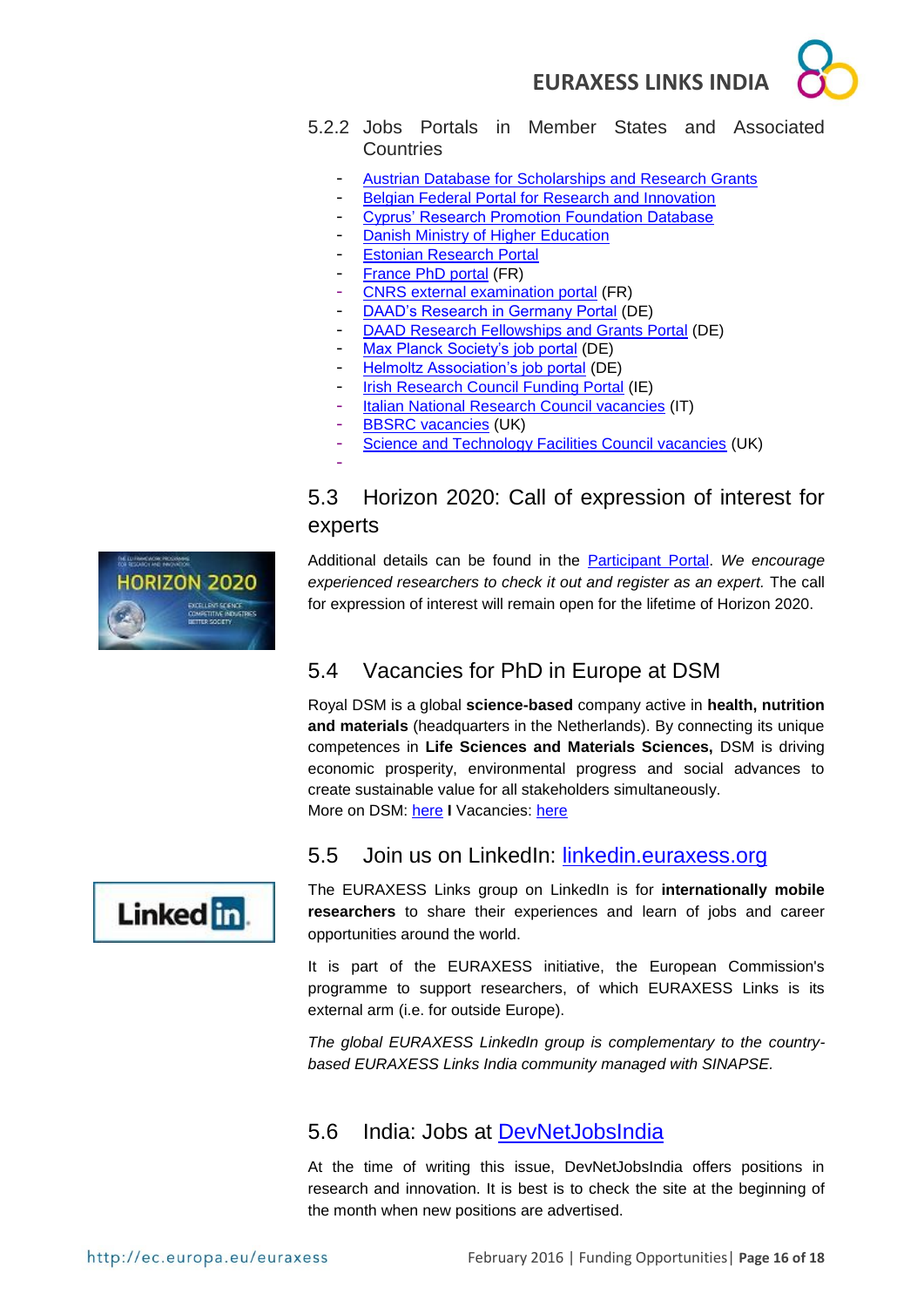

# <span id="page-16-0"></span>5.7 India: Jobs at [IndiaBioScience](http://www.indiabioscience.org/jobs)

IndiaBioscience is a non-profit science outreach initiative created to fulfill the niche gap within the Life Science sector in India. IBS is envisioned to function as a catalyst organisation that will invigorate the various activities associated with establishing a strong hold for scientific research on the global scene – this includes recruitment, networking, collaborations, research oriented education and science communication.

IndiaBioScience is your Gateway to Indian Biology!

# <span id="page-16-1"></span>**6 Events in 2016**

| Event (click on event title for more details)                                                                                                                                            | <b>Location</b>                       | <b>Date</b>       |
|------------------------------------------------------------------------------------------------------------------------------------------------------------------------------------------|---------------------------------------|-------------------|
| 6.1 Europe                                                                                                                                                                               |                                       |                   |
| Events announced under Horizon 2020 website                                                                                                                                              | <b>Check link</b>                     | <b>Check link</b> |
| The website includes information on the Information Days by the<br>European Commission and Brokerage events                                                                              |                                       |                   |
| <b>ESOF 2016</b>                                                                                                                                                                         | Manchester, UK                        | 22-27 July        |
| Monaco-ITER International Fusion Energy Days, ITER Business<br>Forum (MIIFED-IBF 2016)                                                                                                   | Monaco                                | 8-11 February     |
| 6.2 India                                                                                                                                                                                |                                       |                   |
| 2016 Global Reseach Council (GRC) Annual Meeting                                                                                                                                         | New Delhi                             | May               |
| <b>EURAXESS Info session at BITS-Pilani Hyderabad Campus</b>                                                                                                                             | Hyderabad                             | 17 February       |
|                                                                                                                                                                                          | (Talangana)                           |                   |
| EURAXESS Info session at NIN (open to non-NIN researchers)                                                                                                                               | Hyderabad<br>(Talangana)              | 18 February       |
| 3rd Indo-German Workshop on the Advances in Materials,<br>Reaction and Separation Processes by Max Planck Gesellschaft<br>and IIT Guwahati                                               | Guwahati (Assam)                      | 23-26 February    |
| Indo-french collège de france innovation worshop in bangalore on<br>"Innovation from a Franco-Indian perspective: technological,<br>political, and societal dimensions"                  | Bangalore<br>(Karnataka)              | 24-25 February    |
| <b>EURAXESS Info Day at Shivanji University</b>                                                                                                                                          | Kolhapur<br>(Maharastra)              | 3 March           |
| <b>EURAXESS Info Session at IIT Bombay</b>                                                                                                                                               | Mumbai (Maharastra)                   | Mid-March         |
| International Conference on Innovations in Sustainable Water and<br><b>Wastewater Treatment Systems (ISWATS)</b>                                                                         | Pune (Maharastra)                     | 21-23 April       |
| Advancing Your Research Career in Europe: Funding and<br><b>Fellowship Opportunities for Indian Researchers</b><br>Joint event by the EU Delegation to India and EURAXESS Links<br>India | Chandigarh<br>(Punjab<br>and Haryana) | 29 April (tbc)    |